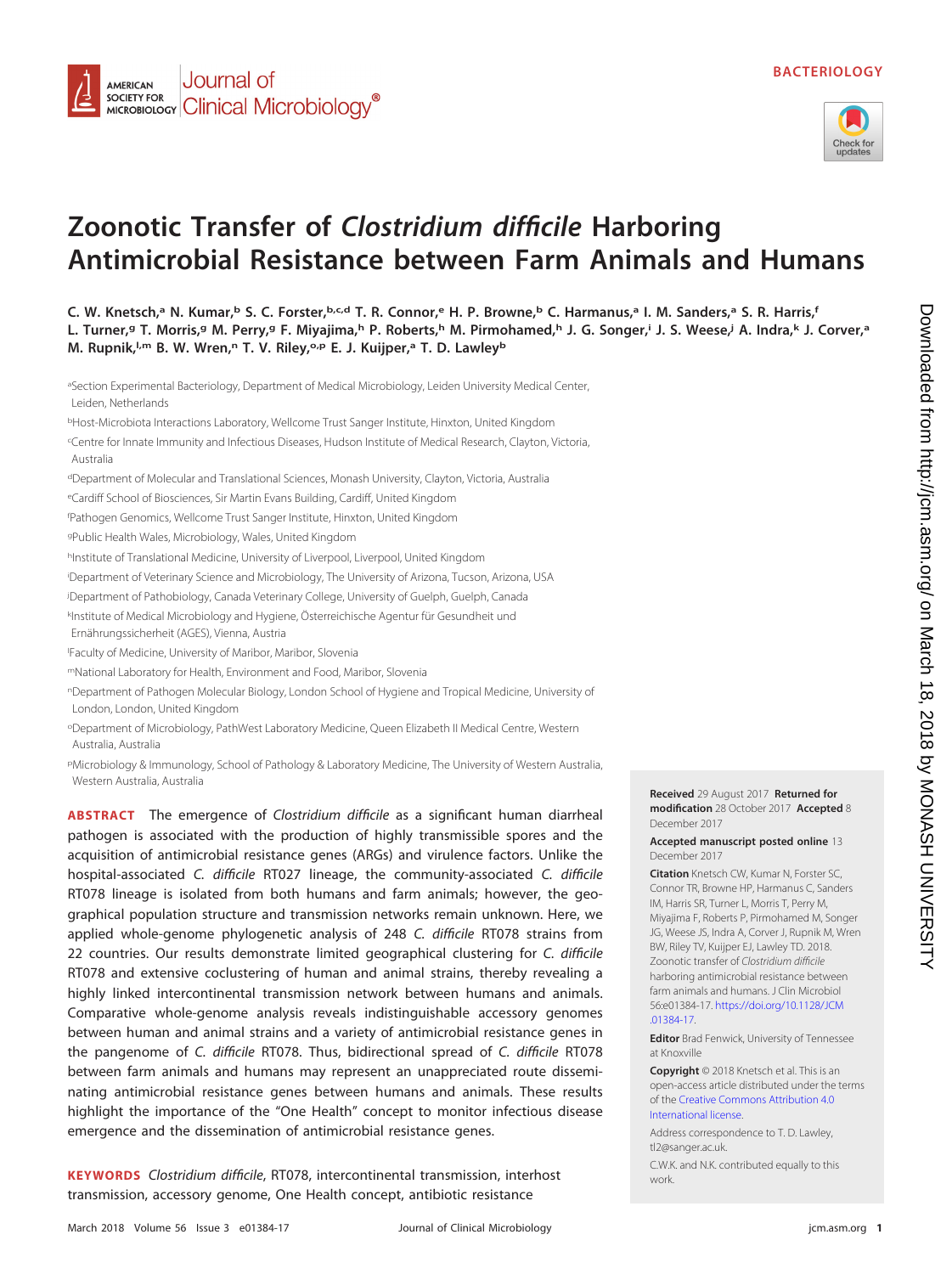**O** ver the past decade, *Clostridium difficile* has emerged as the primary cause of infectious antibiotic-associated diarrhea in hospitalized patients [\(1\)](#page-6-0). Unlike other common health care-associated pathogens, C. difficile produces resistant spores that facilitate host-to-host transmission and enable long term survival and dispersal in the health care system and the wider environment [\(2\)](#page-6-1). The emergence of epidemic C. difficile ribotype (RT) 027 (NAP1/ST-1), responsible for many large-scale hospital outbreaks worldwide [\(3,](#page-6-2) [4\)](#page-6-3), has been linked to environmental spore contamination and the acquisition of fluoroquinolone resistance [\(5\)](#page-6-4). Enhanced research focus on C. difficile in the aftermath of the C. difficile RT027 outbreaks has revealed other evolutionarily distinct C. difficile lineages, in particular C. difficile RT078 (NAP07-08/ST-11), that are now emerging for unknown reasons as significant human pathogens [\(6\)](#page-6-5).

The "One Health" concept, which connects the health of humans to the health of animals and their shared environments, represents a relevant framework for understanding the emergence and spread of pathogens. C. difficile RT078 is commonly isolated from both humans and farm animals [\(7\)](#page-6-6) and is increasingly recognized as a causative agent of both health care- and community-associated C. difficile infection (CDI) [\(8\)](#page-6-7). This lineage typically affects a younger population [\(9\)](#page-6-8) and results in higher mortality than infection by C. difficile RT027 [\(10\)](#page-6-9). Standard genotyping tools have highlighted genetic similarities between human and animal C. difficile RT078 [\(11](#page-6-10)[–](#page-6-11)[13\)](#page-6-12) strains, raising the possibility of zoonotic transmission [\(14\)](#page-6-13). Nevertheless, the exact evolutionary and epidemiological relationships between human and animal C. difficile RT078 strains remain unknown due to the lack of discriminatory power of these typing methods and the clonal nature of C. difficile lineages. Recently, using whole-genome phylogeny, we reported that asymptomatic farmers and their pigs can be colonized with clonal C. difficile RT078 isolates, demonstrating evidence for spread between animals and humans [\(15\)](#page-6-14).

#### **MATERIALS AND METHODS**

**Collection of** *C. difficile* **strains.** C. difficile laboratories worldwide were asked to send a diverse representation of their C. difficile 078 collections to the Lawley Laboratory, hosted at the Wellcome Trust Sanger Institute. Sample shipping was coordinated by the Lawley Laboratory. After receiving all shipped samples, DNA extraction was performed batchwise by one person using the same protocol and reagents to minimize bias. Phenol-chloroform was the preferred method for extraction, since it provides high DNA yield and intact chromosomal DNA. The genomes of 182 strains designated C. difficile RT078 (/NAP07- 08/ST-11) by PCR ribotyping [\(16\)](#page-6-15) were sequenced and combined with our previous collection of 65 strains of C. difficile RT078 [\(15\)](#page-6-14), making a total of 247 strains analyzed in this study. These 247 strains were collected between 1996 and 2012 and are comprised of representative strains from 4 continents (North America, Europe, Australia, and Asia). Of these strains, 183 were derived from humans, 59 from animals (pigs, cattle, horses, and poultry), 4 from foods and 1 from an environmental sample. Details of all sequenced strains are listed in Table S1 in the supplemental material, including the European Nucleotide Archive (ENA) sample accession numbers. Metadata of the C. difficile RT078 strains has been made freely publicly available through Microreact [\(https://microreact.org/project/rJs-SYgMe\)](https://microreact.org/project/rJs-SYgMe) [\(17\)](#page-6-16).

**Bacterial culture and genomic DNA preparation.** C. difficile strains were cultured on blood agar plates (bioMérieux, The Netherlands) for 48 h, inoculated into liquid medium (brain heart infusion [BHI] broth supplemented with yeast extract and cysteine) and grown overnight (ca. 16 h) anaerobically at 37°C. Cells were pelleted and washed with phosphate-buffered saline (PBS), and genomic DNA preparation was performed using a phenol-chloroform extraction as previously described [\(18\)](#page-6-17).

**DNA sequencing, assembly, and annotation.** Paired-end multiplex libraries were prepared and sequenced using an Illumina Hi-Seq platform with fragment size of 200 to 300 bp and a read length of 100 bp as previously described [\(19,](#page-6-18) [20\)](#page-6-19). An inhouse pipeline developed at the Wellcome Trust Sanger Institute [\(https://github.com/sanger-pathogens/Bio-AutomatedAnnotation\)](https://github.com/sanger-pathogens/Bio-AutomatedAnnotation) was used for bacterial assembly and annotation. It consisted of de novo assembly for each sequenced genome using Velvet v. 1.2.10 [\(21\)](#page-6-20), SSPACE v. 2.0 [\(22\)](#page-6-21), and GapFiller v. 1.1 [\(23\)](#page-7-0) followed by annotation using Prokka v. 1.5.1 [\(24\)](#page-7-1).

**Construction and analysis of the pangenome.** We used the pangenome pipeline Roary [\(25\)](#page-7-2) to identify the C. difficile RT078 pangenome. Roary takes annotated draft assemblies in GFF3 format that were produced by Prokka [\(24\)](#page-7-1). Predicted coding regions were extracted from the input and converted to protein sequences. Partial sequences ( $>$ 5% nucleotides unknown or sequence length less than 120  $\,$ nucleotides) were filtered, and the remaining sequences were iteratively clustered with CD-HIT (Cluster Database at High Identity with Tolerance), beginning with a sequence identity of 100% and matching length of 100% and continuing down to a default sequence identity of 98%. One final clustering step was performed again with CD-HIT, with a sequence identity of 100% and leaving one representative sequence for each cluster in a protein FASTA file. This was followed by a comprehensive pairwise comparison with blastp on the reduced sequences, with a default sequence identity percentage of 95%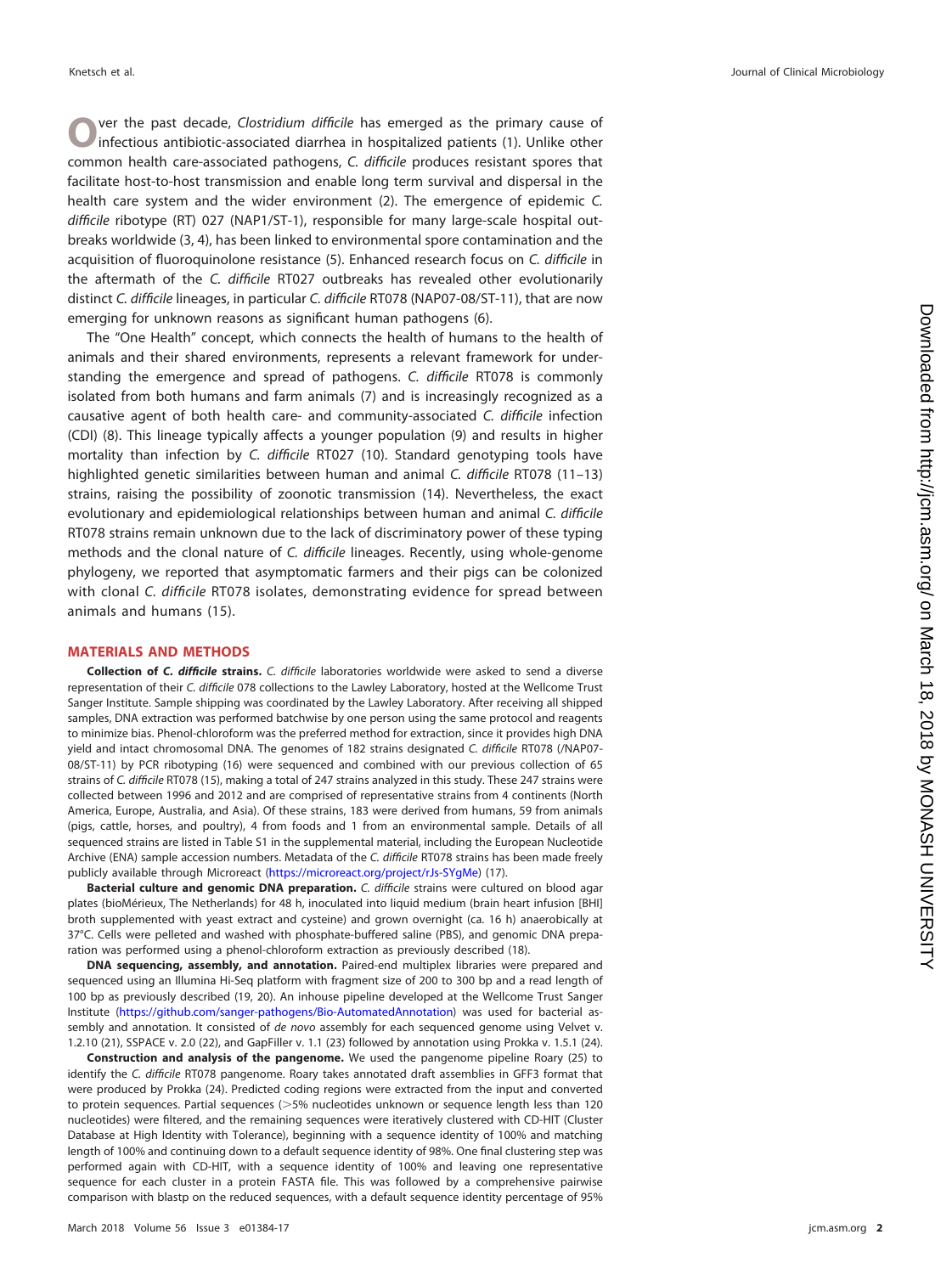

<span id="page-2-0"></span>**FIG 1** Phylogeography of human and animal Clostridium difficile RT078 strains. Maximum likelihood, midpointrooted phylogenetic tree of 248 genomes represents strains isolated from human (dark blue), animal (red), food (orange), and environmental (light blue) sources and collected from Europe (dark green), North America (purple), Asia (pink), and Australia (light green). Branches with bootstrap confidence values above 0.7 are shown as solid lines. The phylogeny demonstrates clear mixing of European and North American strains, indicating multiple transmission events between continents, and mixing of human and animal strains, indicating multiple transmissions events between these hosts. Closely related clusters (see [Table 1\)](#page-3-0) containing both human and animal isolates are labeled 1 through 6 and highlighted in yellow.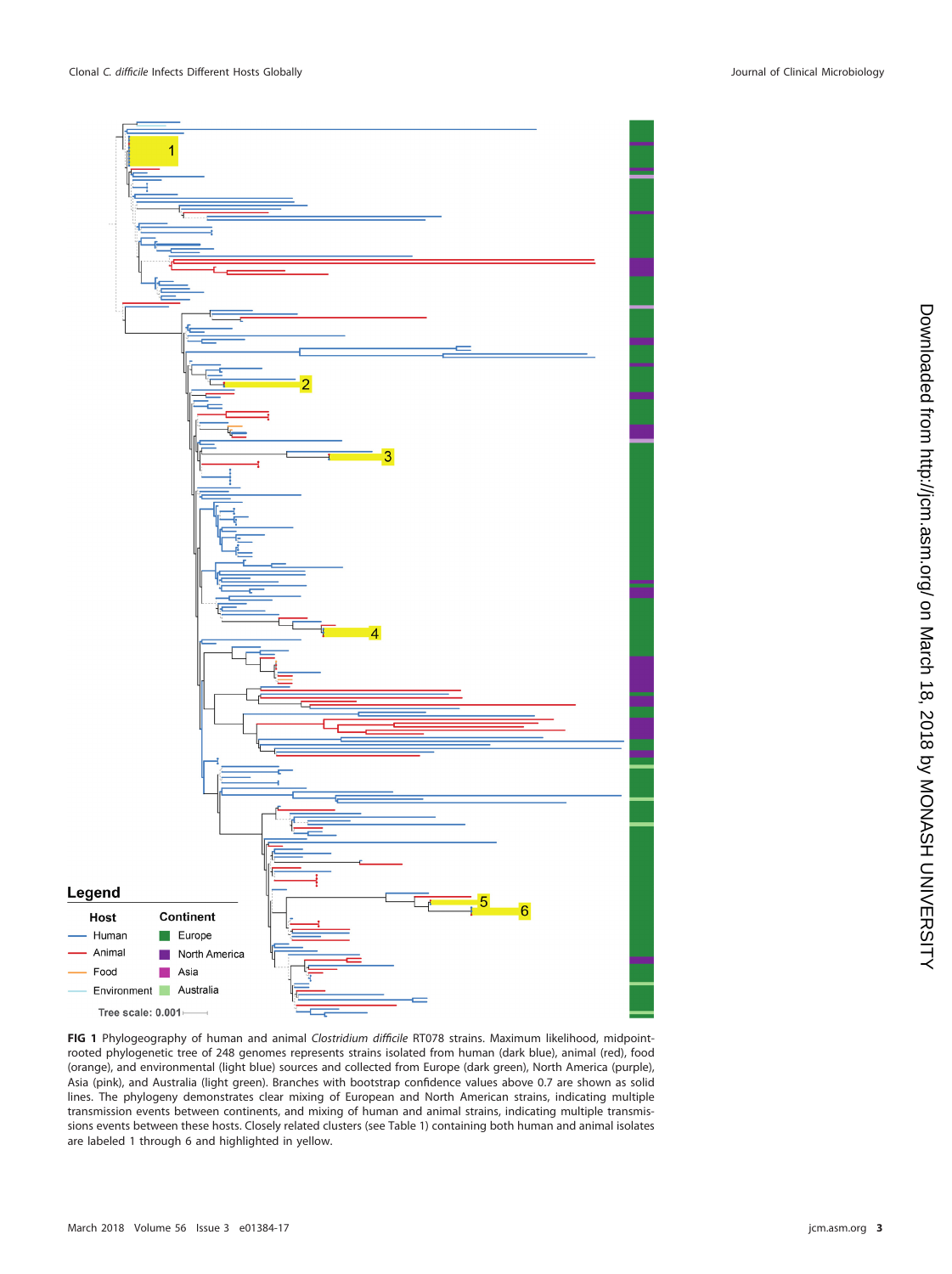| Cluster no.    | ENA ID no. | Yr   | Continent     | Country            | Host   | ANI (%) |
|----------------|------------|------|---------------|--------------------|--------|---------|
| 1              | ERR171209  | 2004 | North America | Canada             | Animal |         |
|                | ERR171230  | 2010 | Europe        | United Kingdom     | Human  | 99.93   |
|                | ERR256911  | 2011 | Europe        | United Kingdom     | Human  | 99.91   |
|                | ERR171303  | 2008 | Europe        | United Kingdom     | Human  | 99.90   |
|                | ERR256986  | 2012 | Europe        | United Kingdom     | Human  | 99.84   |
|                | ERR256910  | 2011 | Europe        | United Kingdom     | Human  | 99.83   |
|                | ERR1910469 | 1997 | Europe        | United Kingdom     | Human  | 99.82   |
|                | ERR1910468 | 1997 | Europe        | United Kingdom     | Human  | 99.80   |
|                | ERR256981  | 2008 | Europe        | United Kingdom     | Human  | 99.75   |
| $\overline{2}$ | ERR257071  | 2011 | Europe        | <b>Netherlands</b> | Animal |         |
|                | ERR257072  | 2011 | Europe        | <b>Netherlands</b> | Human  | 99.94   |
| 3              | ERR257053  | 2011 | Europe        | <b>Netherlands</b> | Animal |         |
|                | ERR257057  | 2011 | Europe        | <b>Netherlands</b> | Human  | 99.77   |
| 4              | ERR257067  | 2011 | Europe        | <b>Netherlands</b> | Animal |         |
|                | ERR171352  | 2011 | Europe        | <b>Netherlands</b> | Human  | 99.97   |
|                | ERR257052  | 2011 | Europe        | <b>Netherlands</b> | Human  | 99.91   |
| 5              | ERR257046  | 2011 | Europe        | <b>Netherlands</b> | Animal |         |
|                | ERR257061  | 2011 | Europe        | <b>Netherlands</b> | Human  | 99.82   |
| 6              | ERR257065  | 2011 | Europe        | <b>Netherlands</b> | Animal |         |
|                | ERR257044  | 2011 | Europe        | <b>Netherlands</b> | Human  | 99.80   |
|                | ERR257050  | 2011 | Europe        | <b>Netherlands</b> | Human  | 99.73   |

<span id="page-3-0"></span>

| <b>TABLE 1</b> Six highly similar C. difficile RT078 clusters identified as identical through core |  |  |  |  |  |
|----------------------------------------------------------------------------------------------------|--|--|--|--|--|
| genome analysis <sup>a</sup>                                                                       |  |  |  |  |  |

aAll clusters contain isolates from both humans and animals. Average nucleotide identity (ANI) for human isolate compared to the animal isolate in the same cluster is also shown. ID, identification.

and matching length of 100%. The pangenome embodies the core genome, defined as those genes present in at least 90% of the genomes, and the accessory genome, defined as those genes present in between 10% and 90% of the genomes. Rare variant genes, found in less than 10% of genomes, were discarded.

Core gene ( $n = 3,368$ ) alignment, an output from Roary, was used to construct the phylogenetic structure of 248 C. difficile strains. Single nucleotide polymorphisms (SNPs) were extracted from the core gene alignment using SNP-sites [\(26\)](#page-7-3). A maximum likelihood tree based on SNP alignment was constructed using FastTree with the settings -gamma and -gtr [\(27\)](#page-7-4), and the tree was visualized with iTOL [\(28\)](#page-7-5).

**Average nucleotide identity (ANI) analysis.** Using Roary analysis, C. difficile RT078 strains isolated from humans and animals with identical core genomes were extracted using an inhouse R script. ANI was calculated by performing pairwise comparison of genome assemblies of these C. difficile RT078 strains using MUMmer [\(29\)](#page-7-6).

**Identification of antimicrobial resistance gene sequence.** Antimicrobial resistance genes were identified within the C. difficile RT078 genomes through comparison to the CARD database with the ARIBA (Antimicrobial Resistance Identification By Assembly) software [\(https://github.com/sanger](https://github.com/sanger-pathogens/ariba) [-pathogens/ariba\)](https://github.com/sanger-pathogens/ariba).

**Accession number(s).** The genomes sequenced in this study were deposited in the ENA under accession numbers ERS005819 to ERS005821, ERS005823, ERS005825 to ERS005827, ERS005829, ERS005830, ERS005834 to ERS005837, ERS005839, ERS005840, ERS005842, ERS005847, ERS138003 to ERS138016, ERS138019 to ERS138025, ERS138057, ERS138067, ERS138068, ERS138087 to ERS138090, ERS138092 to ERS138100, ERS138103 to ERS138105, ERS138107, ERS138115 to ERS138120, ERS138122, ERS138124 to ERS138127, ERS138130, ERS138132 to ERS138149, ERS138151, ERS138152, ERS138154, ERS1645161 to ERS1645168, ERS188478 to ERS188487, ERS188489, ERS188492 to ERS188495, ERS188498, ERS188502 to ERS188504, ERS188534, ERS188555 to ERS188567, ERS188569 to ERS188592, ERS188658 to ERS188667, ERS199743, ERS199744, ERS199746 to ERS199751, ERS199753, ERS199755, ERS199756, ERS199759, ERS199762, ERS199765, ERS199826, and ERS199827 (see Table S1 in the supplemental material).

## **RESULTS AND DISCUSSION**

Here we assess the broad genetic diversity of C. difficile RT078, by performing whole-genome sequence analysis of 247 strains isolated predominantly from humans and animals that were collected from 22 countries across North America, Europe, Australia, and Asia between 1996 and 2012 [\(https://microreact.org/project/rJs-SYgMe\)](https://microreact.org/project/rJs-SYgMe) (Table S1). We explored the phylogenetic structure of C. difficile RT078 by generating a core genome maximum likelihood phylogeny that included the 247 C. difficile RT078 strains and the reference genome of C. difficile M120 ( $n = 248$ ) [\(Fig. 1\)](#page-2-0). Superimposing the geographic origin of strains revealed considerable coclustering of European (dark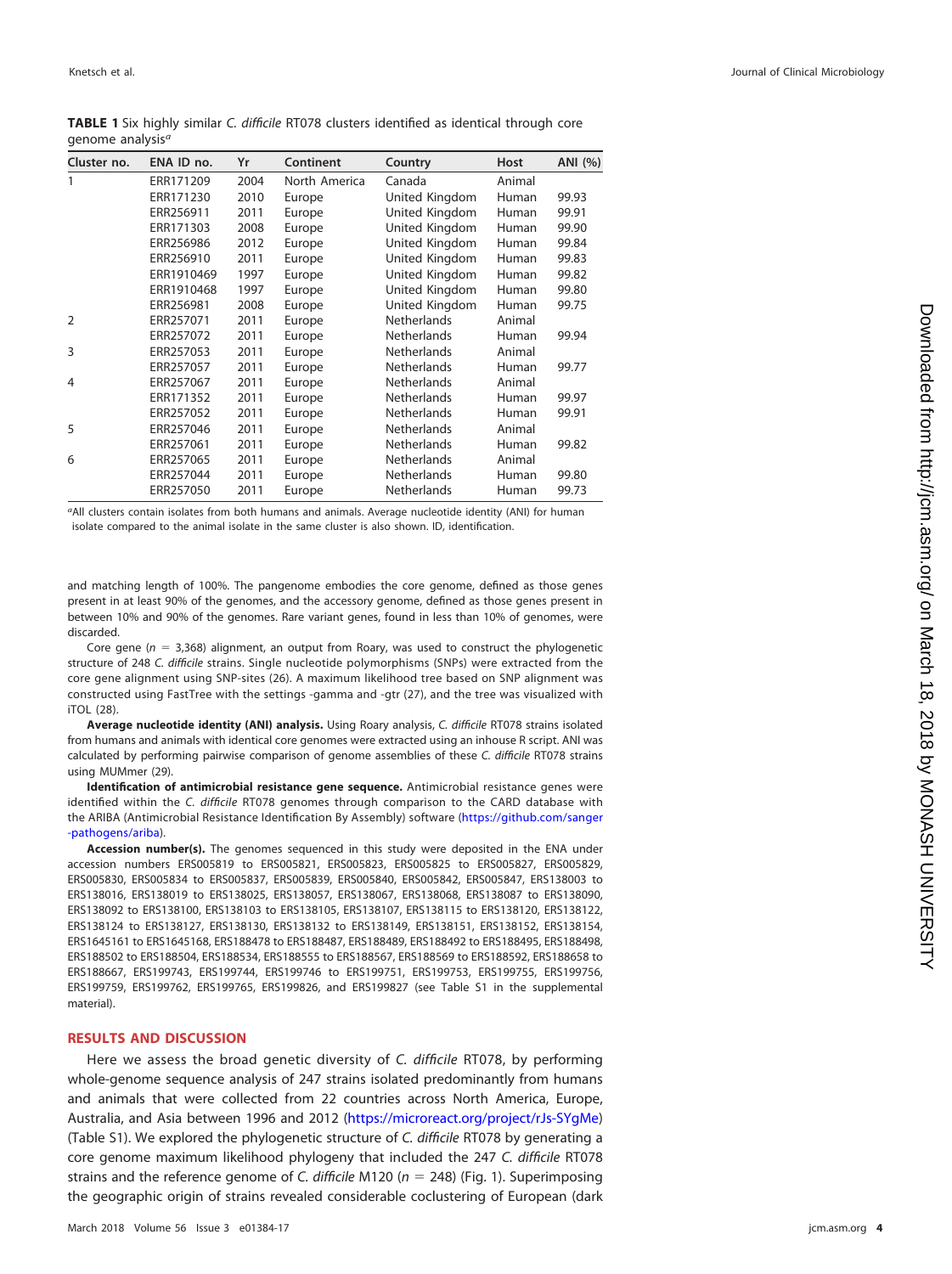

Antibiotic Resistance Gene

<span id="page-4-0"></span>**FIG 2** Indistinguishable accessory genome of C. difficile RT078 harbors a variety of antimicrobial resistance genes. (A) The accessory genes ( $n = 2,859$ ) categorized according to host origin. The number of accessory genes (x axis) only found in human genomes (dark blue), only found in animal genomes (red), or found in both human and animal genomes (green) is plotted against the number of genomes in which these genes are present (y axis). (B) The frequency of predicted antimicrobial resistance genes (ARGs) within the 243 C. difficile RT078 strains. Human (dark blue) and animal (red) isolation sources are shown by color.

green) and North American (purple) strains across the phylogeny [\(Fig. 1\)](#page-2-0). Permutation analysis on randomly generated equalized subsets of European (dark green) and North American (purple) genomes confirmed coclustering of geographically diverse strains (see Fig. S1 in the supplemental material). In addition, the absence of a single clade of C. difficile RT078 isolated in Australia (light green) is also suggestive of sporadic transmission between Europe and Australia [\(Fig. 1\)](#page-2-0). Overall, the observed lack of geographic clustering is characteristic of repeated international transmission.

We next examined the phylogenetic distribution of strains isolated from humans ( $n = 184$ ) and animals ( $n = 59$ ) to understand the potential for zoonotic spread. This analysis identified examples of human to human and animal to animal spread and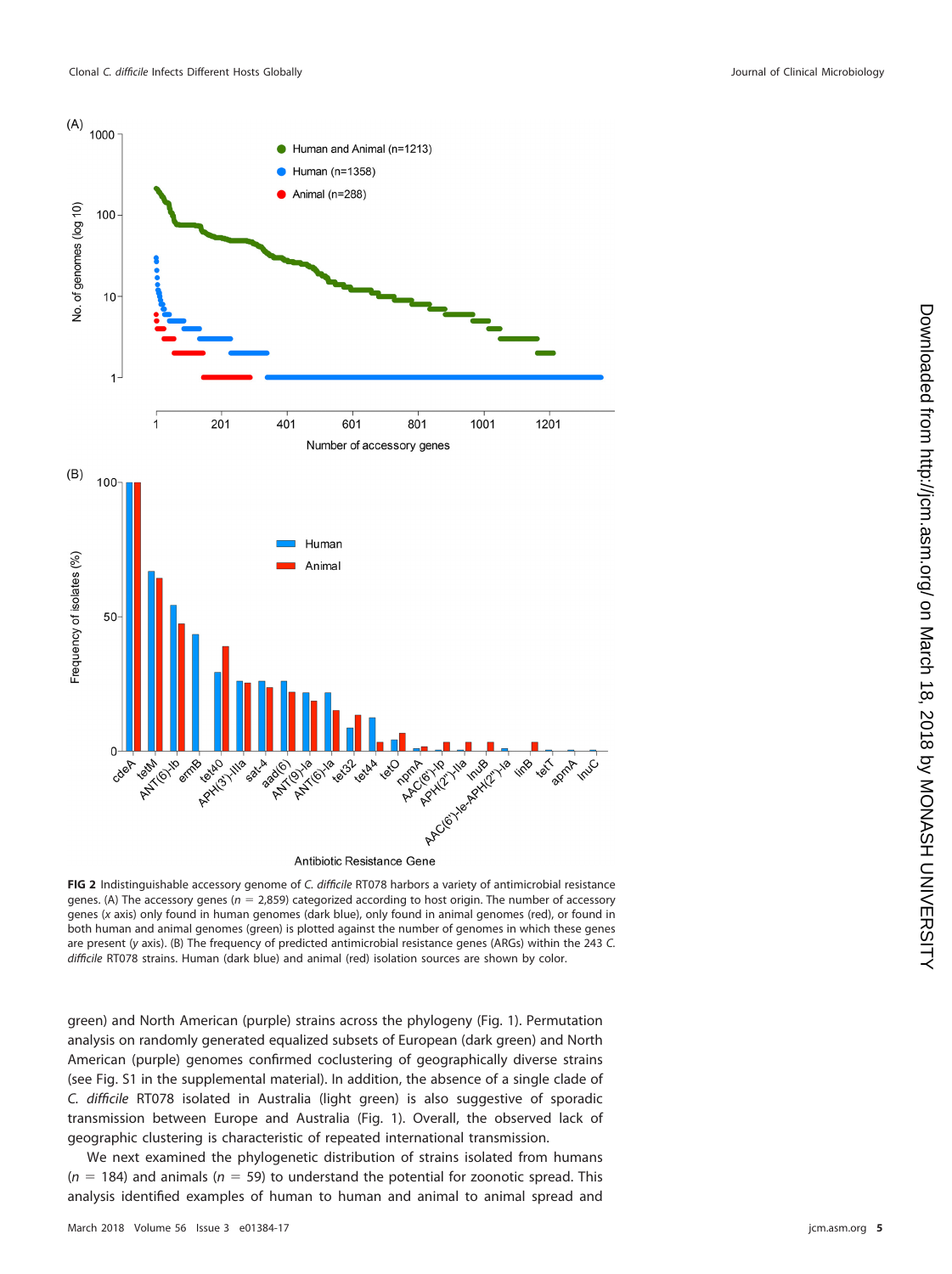strong evidence of bidirectional spread of C. difficile RT078 between animals and humans across the phylogeny. These observations are supported by the extensive coclustering of human (blue lines) and animal strains (red lines) [\(Fig. 1\)](#page-2-0). Focused analysis of closely related C. difficile RT078 strains identified 6 clusters containing both animal and human isolates with an identical core genome and highly similar whole genomes (ANI, ≥99.73%; [Table 1\)](#page-3-0). Surprisingly, Cluster 1 consists of an animal strain from Canada and human strains from the United Kingdom, indicating that zoonotic spread of C. difficile is not confined to a local population of humans and animals, as found previously [\(15\)](#page-6-14). The existence of highly related human and animal isolates suggests that C. difficile RT078 has frequently spread between animals and humans.

Next, a detailed analysis of the accessory genome, including mobile genetic elements, was performed to further explore the genomic similarities between human and animal strains. Of the 6,239 unique genes present across our genome collection, 3,368 genes (54.0%) were assigned to the core genome, leaving 2,871 genes (46.0%) present in the accessory genome (see Fig. S2 in the supplemental material). Considering only the human and animal isolates, 2,859 accessory genes were identified. The vast majority of human- and animal-specific accessory genes were found at low frequencies in the population [\(Fig. 2A\)](#page-4-0). We observed no statistically significant difference in the number of strains carrying accessory genes exclusive to either the human or the animal population ( $\chi^2$  test P value, 0.39). Considering only those accessory genes present in at least 10% of isolates ( $n = 465$ ), 461 (99.1%) were identified in both human and animal isolates. The absence of accessory genes unique to either group either demonstrates that C. difficile has a stable accessory genome that is hostindependent or provides further support for the frequent transmission of C. difficile between host populations.

Given the high percentage of mobile elements, including antimicrobial resistance genes harbored by C. difficile genomes [\(5,](#page-6-4) [6\)](#page-6-5), we next sought to analyze distribution of different ARGs in the pangenome of human and animal strains. In total, 22 different putative ARGs are present in the 243 C. difficile RT078 genomes [\(Fig. 2B\)](#page-4-0). The most common ARG was the chromosome-encoded cdeA, a well-known multidrug transporter that was detected in all strains; however, other common genes included those encoding resistance to aminoglycosides, tetracycline, and erythromycin [\(Fig. 2B\)](#page-4-0). Importantly, no specific ARGs were statistically enriched in the animal isolates; however, the ermB (erythromycin resistance methylase) gene was identified in the human isolates (Fisher's exact test, Q value =  $1.25 \times 10^{-07}$ ). These results provide further support that a clonal C. difficile RT078 population containing a broad array of ARGs— exclusive of ermB, which has signs of unknown selective pressure in the human isolates—is spreading between humans and farm animals.

C. difficile is an ancient, genetically diverse species that has only emerged as a significant human pathogen over the past 4 decades. It remains to be determined why evolutionarily distinct lineages such as C. difficile RT027 and RT078 [\(6\)](#page-6-5) are simultaneously emerging to cause disease in the human population. Previously, we have demonstrated that C. difficile RT027 acquired fluoroquinolone resistance during the 1990s in North America and rapidly spread through the global health care system [\(5\)](#page-6-4). Here, we demonstrated that C. difficile RT078 has spread multiple times between continents, in particular between North America and Europe, highlighting that C. difficile emergence and spread is a global issue. In contrast to the distinct animal- and human-associated populations observed for the multidrug-resistant enteric pathogen Salmonella enterica serovar Typhimurium strain DT104 [\(30\)](#page-7-7), we demonstrated that C. difficile RT078 is a clonal population moving frequently between livestock and human hosts, with no geographical barriers. Although the original reservoir remains unknown, the reciprocal transmission between humans and farm animals emphasizes the importance of a comprehensive One Health perspective in managing and controlling C. difficile RT078.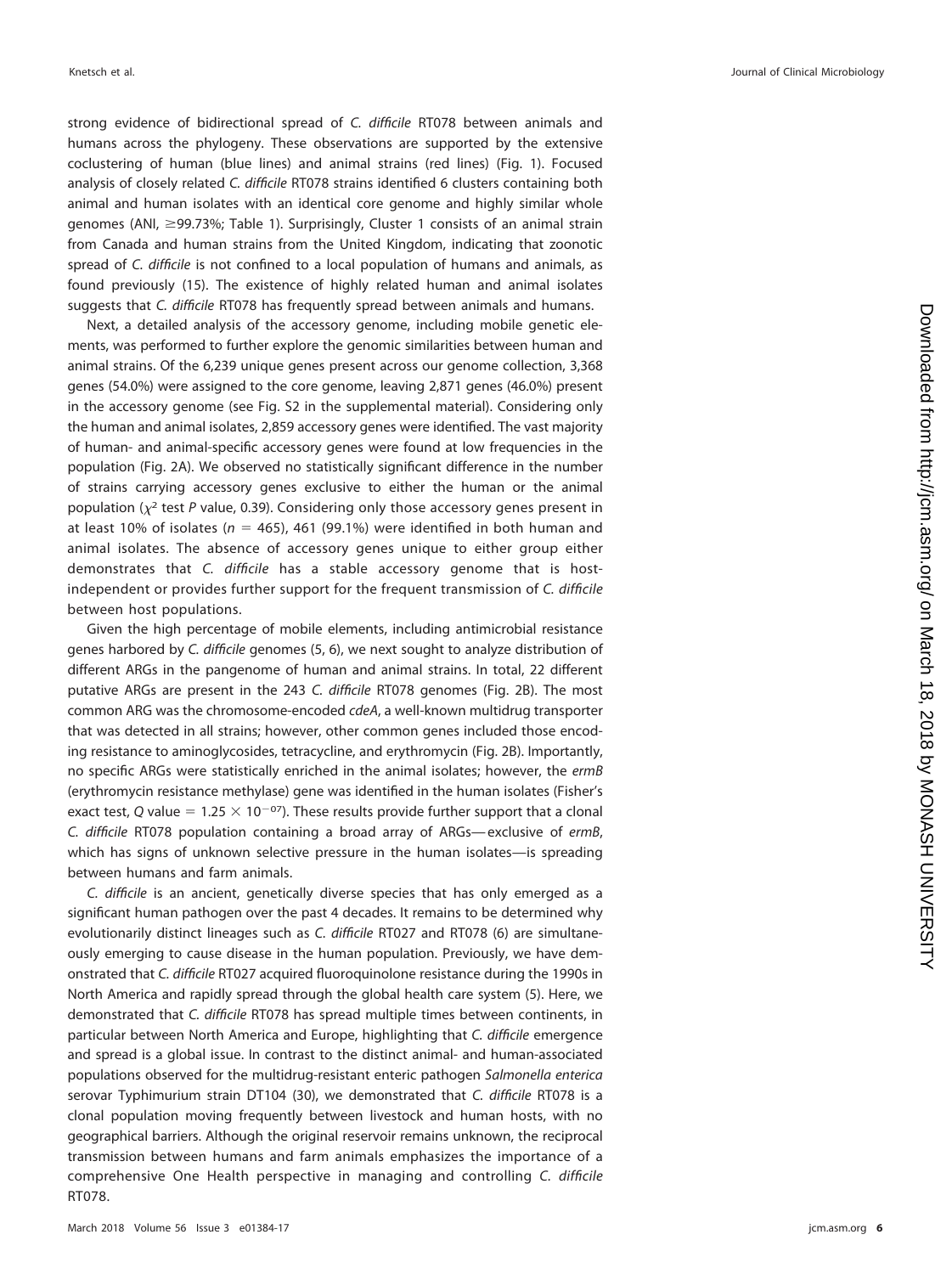## **SUPPLEMENTAL MATERIAL**

Supplemental material for this article may be found at [https://doi.org/10.1128/JCM](https://doi.org/10.1128/JCM.01384-17) [.01384-17.](https://doi.org/10.1128/JCM.01384-17)

**SUPPLEMENTAL FILE 1,** PDF file, 0.6 MB.

## **ACKNOWLEDGMENTS**

We acknowledge the Wellcome Trust (grant 098051), the United Kingdom Medical Research Council (grants PF451 to T.D.L., MR/L015080/1 to T.R.C., and MR/K000551/1to F.M., M.P., B.W.W. and T.D.L.), the Australian National Health and Medical Research Council (grant 1091097 to S.C.F.), and the Victorian Government's Operational and Infrastructure Support Program (to S.C.F.) for financial support. C.W.K. was supported by a ZonMw grant (125020004).

We are grateful to A. Neville and the Wellcome Trust Sanger Institute Pathogen Informatics team for their input.

We declare that we have no competing financial interests.

### <span id="page-6-0"></span>**REFERENCES**

- 1. Lessa FC, Winston LG, McDonald LC, Emerging Infections Program CdST. 2015. Burden of Clostridium difficile infection in the United States. N Engl J Med 372:2369 –2370. [https://doi.org/10.1056/NEJMoa1408913.](https://doi.org/10.1056/NEJMoa1408913)
- <span id="page-6-2"></span><span id="page-6-1"></span>2. Leffler DA, Lamont JT. 2015. Clostridium difficile Infection. N Engl J Med 372:287–288. [https://doi.org/10.1056/NEJMc1506004.](https://doi.org/10.1056/NEJMc1506004)
- 3. Kuijper EJ, Coignard B, Tull P; ESCMID Study Group for Clostridium difficile; EU Member States; European Centre for Disease Prevention and Control. 2006. Emergence of Clostridium difficile-associated disease in North America and Europe. Clin Microbiol Infect 12(Suppl 6):S2–S18. [https://doi.org/10.1111/j.1469-0691.2006.01580.x.](https://doi.org/10.1111/j.1469-0691.2006.01580.x)
- <span id="page-6-3"></span>4. Loo VG, Poirier L, Miller MA, Oughton M, Libman MD, Michaud S, Bourgault AM, Nguyen T, Frenette C, Kelly M, Vibien A, Brassard P, Fenn S, Dewar K, Hudson TJ, Horn R, Rene P, Monczak Y, Dascal A. 2005. A predominantly clonal multi-institutional outbreak of Clostridium difficileassociated diarrhea with high morbidity and mortality. N Engl J Med 353:2442–2449. [https://doi.org/10.1056/NEJMoa051639.](https://doi.org/10.1056/NEJMoa051639)
- <span id="page-6-4"></span>5. He M, Miyajima F, Roberts P, Ellison L, Pickard DJ, Martin MJ, Connor TR, Harris SR, Fairley D, Bamford KB, D'Arc S, Brazier J, Brown D, Coia JE, Douce G, Gerding D, Kim HJ, Koh TH, Kato H, Senoh M, Louie T, Michell S, Butt E, Peacock SJ, Brown NM, Riley T, Songer G, Wilcox M, Pirmohamed M, Kuijper E, Hawkey P, Wren BW, Dougan G, Parkhill J, Lawley TD. 2013. Emergence and global spread of epidemic healthcareassociated Clostridium difficile. Nat Genet 45:109 –113. [https://doi.org/10](https://doi.org/10.1038/ng.2478) [.1038/ng.2478.](https://doi.org/10.1038/ng.2478)
- <span id="page-6-5"></span>6. He M, Sebaihia M, Lawley TD, Stabler RA, Dawson LF, Martin MJ, Holt KE, Seth-Smith HM, Quail MA, Rance R, Brooks K, Churcher C, Harris D, Bentley SD, Burrows C, Clark L, Corton C, Murray V, Rose G, Thurston S, van Tonder A, Walker D, Wren BW, Dougan G, Parkhill J. 2010. Evolutionary dynamics of Clostridium difficile over short and long time scales. Proc Natl Acad Sci U S A 107:7527-7532. [https://doi.org/10.1073/pnas](https://doi.org/10.1073/pnas.0914322107) [.0914322107.](https://doi.org/10.1073/pnas.0914322107)
- <span id="page-6-7"></span><span id="page-6-6"></span>7. Rupnik M, Widmer A, Zimmermann O, Eckert C, Barbut F. 2008. Clostridium difficile toxinotype V, ribotype 078, in animals and humans. J Clin Microbiol 46:2146. [https://doi.org/10.1128/JCM.00598-08.](https://doi.org/10.1128/JCM.00598-08)
- 8. Bauer MP, Notermans DW, van Benthem BH, Brazier JS, Wilcox MH, Rupnik M, Monnet DL, van Dissel JT, Kuijper EJ; ECDIS Study Group. 2011. Clostridium difficile infection in Europe: a hospital-based survey. Lancet 377:63–73. [https://doi.org/10.1016/S0140-6736\(10\)61266-4.](https://doi.org/10.1016/S0140-6736(10)61266-4)
- <span id="page-6-8"></span>9. Goorhuis A, Bakker D, Corver J, Debast SB, Harmanus C, Notermans DW, Bergwerff AA, Dekker FW, Kuijper EJ. 2008. Emergence of Clostridium difficile infection due to a new hypervirulent strain, polymerase chain reaction ribotype 078. Clin Infect Dis 47:1162–1170. [https://doi.org/10](https://doi.org/10.1086/592257) [.1086/592257.](https://doi.org/10.1086/592257)
- <span id="page-6-9"></span>10. Walker AS, Eyre DW, Wyllie DH, Dingle KE, Griffiths D, Shine B, Oakley S, O'Connor L, Finney J, Vaughan A, Crook DW, Wilcox MH, Peto TE, Infections in Oxfordshire Research D. 2013. Relationship between bacterial strain type, host biomarkers, and mortality in Clostridium difficile infection. Clin Infect Dis 56:1589 –1600. [https://doi.org/10](https://doi.org/10.1093/cid/cit127) [.1093/cid/cit127.](https://doi.org/10.1093/cid/cit127)
- <span id="page-6-10"></span>11. Bakker D, Corver J, Harmanus C, Goorhuis A, Keessen EC, Fawley WN,

Wilcox MH, Kuijper EJ. 2010. Relatedness of human and animal Clostridium difficile PCR ribotype 078 isolates determined on the basis of multilocus variable-number tandem-repeat analysis and tetracycline resistance. J Clin Microbiol 48:3744 –3749. [https://doi.org/10.1128/JCM](https://doi.org/10.1128/JCM.01171-10) [.01171-10.](https://doi.org/10.1128/JCM.01171-10)

- <span id="page-6-11"></span>12. Keel K, Brazier JS, Post KW, Weese S, Songer JG. 2007. Prevalence of PCR ribotypes among Clostridium difficile isolates from pigs, calves, and other species. J Clin Microbiol 45:1963–1964. [https://doi.org/10](https://doi.org/10.1128/JCM.00224-07) [.1128/JCM.00224-07.](https://doi.org/10.1128/JCM.00224-07)
- <span id="page-6-12"></span>13. Keessen EC, Gaastra W, Lipman LJ. 2011. Clostridium difficile infection in humans and animals, differences and similarities. Vet Microbiol 153: 205–217. [https://doi.org/10.1016/j.vetmic.2011.03.020.](https://doi.org/10.1016/j.vetmic.2011.03.020)
- <span id="page-6-13"></span>14. Squire MM, Riley TV. 2013. Clostridium difficile infection in humans and piglets: a 'One Health' opportunity. Curr Top Microbiol Immunol 365: 299 –314. [https://doi.org/10.1007/82\\_2012\\_237.](https://doi.org/10.1007/82_2012_237)
- <span id="page-6-14"></span>15. Knetsch CW, Connor TR, Mutreja A, van Dorp SM, Sanders IM, Browne HP, Harris D, Lipman L, Keessen EC, Corver J, Kuijper EJ, Lawley TD. 2014. Whole genome sequencing reveals potential spread of Clostridium difficile between humans and farm animals in the Netherlands, 2002 to 2011. Euro Surveill 19(45):pii20954. [https://doi.org/10.2807/1560-7917](https://doi.org/10.2807/1560-7917.ES2014.19.45.20954) [.ES2014.19.45.20954.](https://doi.org/10.2807/1560-7917.ES2014.19.45.20954)
- <span id="page-6-15"></span>16. Stubbs SL, Brazier JS, O'Neill GL, Duerden BI. 1999. PCR targeted to the 16S-23S rRNA gene intergenic spacer region of Clostridium difficile and construction of a library consisting of 116 different PCR ribotypes. J Clin Microbiol 37:461– 463.
- <span id="page-6-16"></span>17. Argimon S, Abudahab K, Goater RJ, Fedosejev A, Bhai J, Glasner C, Feil EJ, Holden MT, Yeats CA, Grundmann H, Spratt BG, Aanensen DM. 2016. Microreact: visualizing and sharing data for genomic epidemiology and phylogeography. Microb Genom 2:e000093. [https://doi.org/10.1099/](https://doi.org/10.1099/mgen.0.000093) [mgen.0.000093.](https://doi.org/10.1099/mgen.0.000093)
- <span id="page-6-17"></span>18. Croucher NJ, Harris SR, Fraser C, Quail MA, Burton J, van der Linden M, McGee L, von Gottberg A, Song JH, Ko KS, Pichon B, Baker S, Parry CM, Lambertsen LM, Shahinas D, Pillai DR, Mitchell TJ, Dougan G, Tomasz A, Klugman KP, Parkhill J, Hanage WP, Bentley SD. 2011. Rapid pneumococcal evolution in response to clinical interventions. Science 331: 430 – 434. [https://doi.org/10.1126/science.1198545.](https://doi.org/10.1126/science.1198545)
- <span id="page-6-18"></span>19. Harris SR, Feil EJ, Holden MT, Quail MA, Nickerson EK, Chantratita N, Gardete S, Tavares A, Day N, Lindsay JA, Edgeworth JD, de Lencastre H, Parkhill J, Peacock SJ, Bentley SD. 2010. Evolution of MRSA during hospital transmission and intercontinental spread. Science 327: 469 – 474. [https://doi.org/10.1126/science.1182395.](https://doi.org/10.1126/science.1182395)
- <span id="page-6-19"></span>20. Quail MA, Kozarewa I, Smith F, Scally A, Stephens PJ, Durbin R, Swerdlow H, Turner DJ. 2008. A large genome center's improvements to the Illumina sequencing system. Nat Methods 5:1005–1010. [https://doi.org/](https://doi.org/10.1038/nmeth.1270) [10.1038/nmeth.1270.](https://doi.org/10.1038/nmeth.1270)
- <span id="page-6-21"></span><span id="page-6-20"></span>21. Zerbino DR, Birney E. 2008. Velvet: algorithms for de novo short read assembly using de Bruijn graphs. Genome Res 18:821-829. [https://doi](https://doi.org/10.1101/gr.074492.107) [.org/10.1101/gr.074492.107.](https://doi.org/10.1101/gr.074492.107)
- 22. Boetzer M, Henkel CV, Jansen HJ, Butler D, Pirovano W. 2011. Scaf-